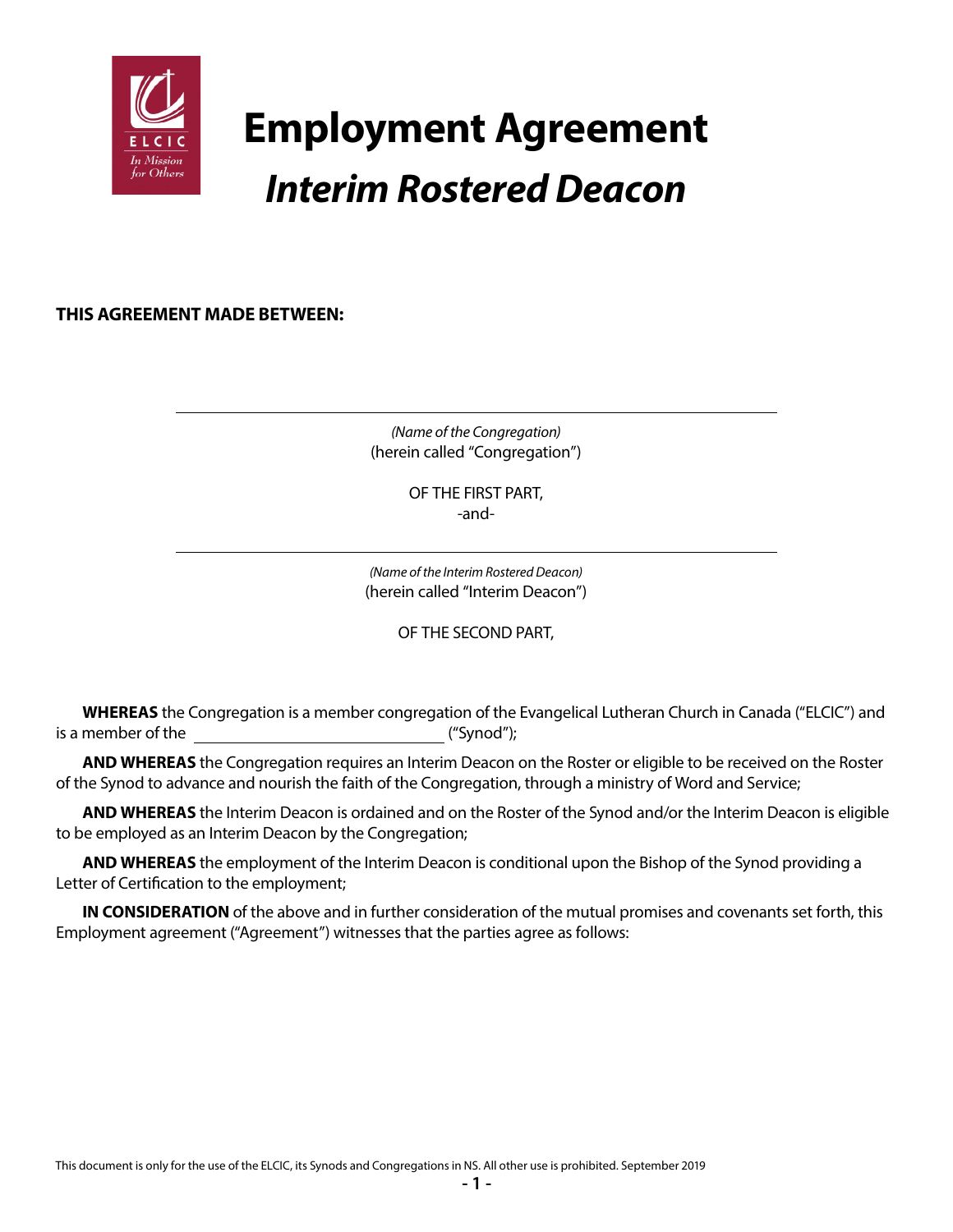#### **PREREQUISITES TO EMPLOYMENT**

- 1. This employment contract and the employment of the Interim Deacon are conditional upon:
	- a. a Letter of Certification to the employment being provided by the Bishop of the Synod prior to the commencement of the Interim Deacon's employment by the Congregation;
	- b. the Interim Deacon being eligible for and remaining on the Roster of the Synod;
	- c. the Interim Deacon shall provide to the Congregation a current and satisfactory to the Congregation criminal record check (in Ontario a Criminal record and judicial matters check); and because this employment will require interacting with vulnerable persons meaning a person who, because of their age, a disability or other circumstances, whether temporary or permanent, (a) is in a position of dependency on others, or (b) is otherwise at a greater risk than the general population of being harmed by a person in a position of trust or authority towards them, the Interim Deacon must also provide to the Congregation:
		- i. a Child Abuse Registry Check (if available in the province(s) in which the Interim Deacon has resided in the past three (3) years); and
		- ii. a Vulnerable Sector or Child Intervention Check;
	- d. the Interim Deacon, after being provided the ELCIC Sexual Abuse or Harassment Policy ("Policy"), agreeing to review and abide by the Policy, and signing the Acknowledgement Form that is part of the Policy and returning such to the Synod office.

## **ONGOING OBLIGATIONS OF THE DEACON & THE CONGREGATION**

- 2. a. During and continuing throughout the employment, the Interim Deacon accepts that the following ongoing obligations are required to maintain the employment:
	- i. the Interim Deacon must remain in good standing on the Roster of the Synod;
	- ii. the Interim Deacon must conduct the Interim Deacon's affairs in accordance with the Constitution and Bylaws of the ELCIC and the Synod;
	- iii. the Interim Deacon must immediately notify the Congregation if the Interim Deacon is removed from the Roster of the Synod or if the privileges of the Interim Deacon as a minister on the Roster of the Synod are suspended or terminated;
	- iv. depending on the length of the employment the Congregation shall be entitled to require the Interim Deacon to provide current Checks satisfactory to the Congregation (including fingerprint-based Checks) once every three years at the Congregation's expense, and the Interim Deacon shall comply with such requirement;
	- v. depending on the length of the employment the Interim Deacon to provide the Congregation with certification of participation in 'Healthy Boundaries' training every five years; and
	- vi. the Interim Deacon agrees that the onus is on the Interim Deacon to advise the Congregation immediately if there is any charge or conviction under the Criminal Code of Canada.
	- b. Throughout the employment the Congregation accepts the following ongoing obligations to the Interim Deacon:
		- i. to ensure that the compensation benefits agreed to, including vacation and paid holidays are provided to the Interim Deacon;
		- ii. to provide the Interim Deacon a place to work to make sure the Interim Deacon has access to the workplace;
		- iii. to provide the Interim Deacon the tools and equipment needed to perform the Interim Deacon's functions;
		- iv. to make sure the Interim Deacon's working conditions are safe; and
		- v. to treat the Interim Deacon with respect and make sure the Interim Deacon is not harassed or discriminated against.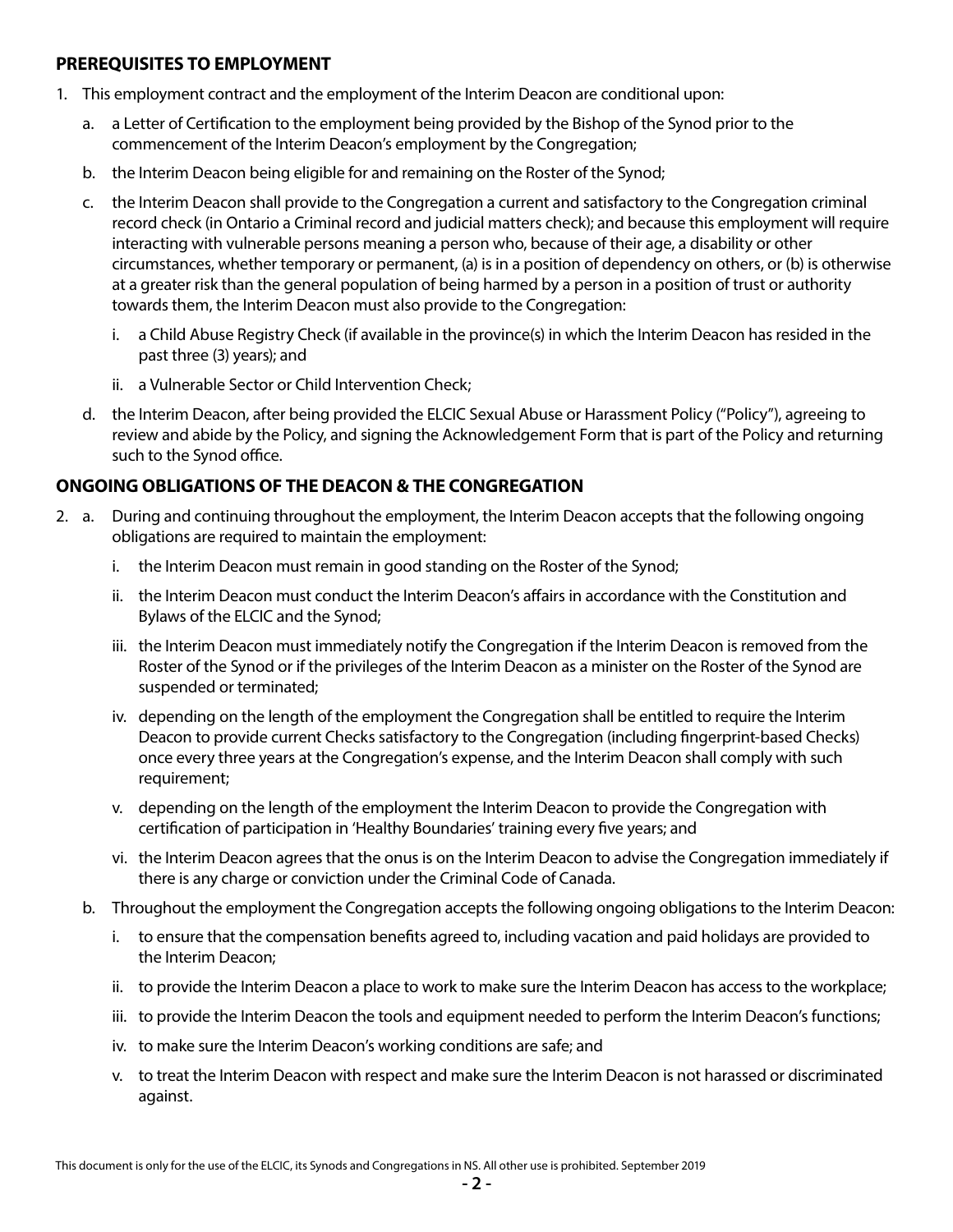#### **REMUNERATION AND BENEFITS**

- 3. a. If the employment of the Interim Deacon is other than full-time specify the percentage of employment compared to full-time: %.
	- b. The Congregation shall compensate the Interim Deacon with a salary which includes, if applicable, housing allowance hereinafter "Salary" and benefits which include:
		- i. please check ONE of the following:
			- an initial Salary (determined after consideration of the synodical salary guidelines) of \$ per annum paid in instalments;

or

 an initial Salary (determined after consideration of the synodical salary guidelines) of \$ per month paid in instalments;

or

 $\Box$  an initial Salary (determined after consideration of the synodical salary guidelines for part-time interim ministers) specifically:

as long as the interim employment continues the Salary shall be reviewed annually;

- ii. membership, when eligible, in the ELCIC Pension Plan sponsored by ELCIC Group Services Inc.;
- iii. membership, when eligible, ELCIC Group Benefits Plans administered by ELCIC Group Services Inc.;
- iv. participation in ELCIC Programs including the Continuing Education Plan;
- v. vacation in accordance with the approved policies;
- vi. professional expenses paid by the Congregation in accordance with the approved policies;
- vii. moving expenses, when applicable, including travel paid by the Congregation; specific details are as follows:
- viii. reasonable expense reimbursement, not otherwise provided for, incurred in attending conventions and other official meetings at which the Interim Deacon's attendance is required.
- c. The Interim Deacon acknowledges and agrees that the ELCIC Pension Plan, ELCIC Group Benefit Plans, and any ELCIC Programs can be changed from time to time and any such change shall not constitute a fundamental change to the terms of the employment when the Interim Deacon is provided with thirty (30) days' advance notice of the change.
- d. If the Congregation is providing the Interim Deacon with a residence for the personal use of the Interim Deacon and members of the Interim Deacon's immediate family during the term of the Interim Deacon's employment, the terms shall be as set out in a Residence Agreement and shall be attached to this agreement as Schedule "A".
- e. The remuneration provided under this Agreement shall be subject to such deductions as the Congregation is from time to time required to make pursuant to law, government regulation, for benefits or by consent of the Interim Deacon.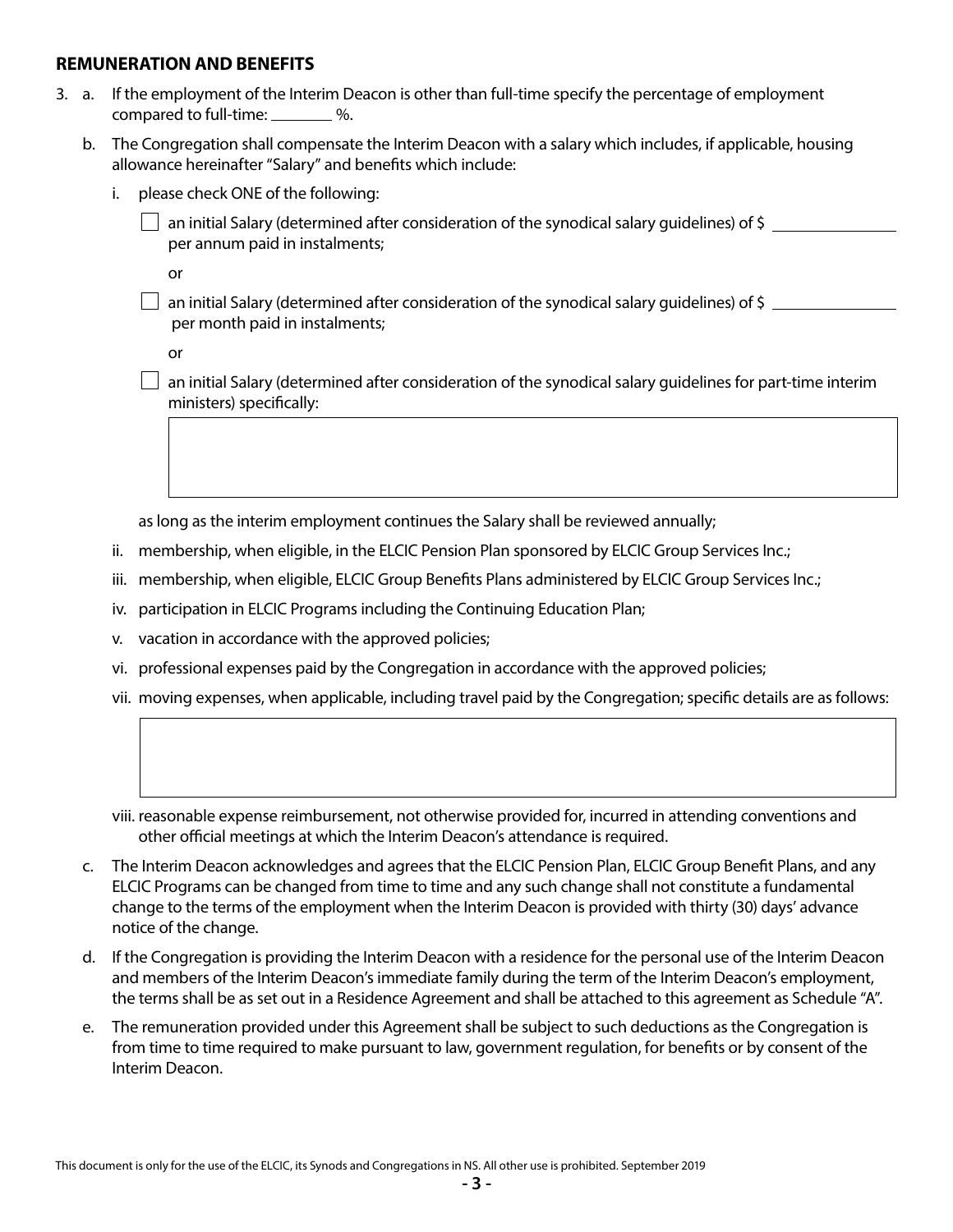## **SCOPE OF POSITION & COOPERATION WITH SYNOD**

- 4. a. Neither the ELCIC nor the Synod is the Interim Deacon's employer, but the nature of this ministry and the Interim Deacon's employment requires that the Interim Deacon work and cooperate with the Synod and the Bishop of the Synod for the greater good of the ELCIC, the Synod, and Congregation.
	- b. The Interim Deacon shall at all times faithfully, diligently, and to the best of the Interim Deacon's skill, ability, experience and talents, perform the Interim Deacon's duties.
	- c. During the term of this Agreement the Interim Deacon shall not participate in any other business, occupation, or become an employee or agent of any corporation, firm or individual, except with the consent, which shall not be unreasonably withheld, of the Congregation and after the Interim Deacon has consulted with the Bishop of the Synod.
	- d. The Interim Deacon shall not participate in any activity, be it professional or personal, that is in conflict with the Interim Deacon's duties to the Congregation.

# **CONFIDENTIALITY**

5. The Interim Deacon acknowledges and agrees that the Interim Deacon has a duty of confidentiality to the Congregation and that the duty includes maintaining the confidentiality of confidential information. "Confidential Information" is defined to include but it is not limited to: information with respect to the financial, business and human resources management of the Congregation. Accordingly, the Interim Deacon undertakes and agrees not to disclose Confidential Information to any person not authorized to receive the Confidential Information without the express written permission of the Congregation, and that the Interim Deacon shall use the Interim Deacon's best efforts to maintain the secrecy of all of the Confidential Information.

The Interim Deacon agrees that this duty of confidentiality survives the termination of this Agreement and the Interim Deacon's employment.

#### **TERM**

6. The employment of the Interim Deacon by the Congregation shall commence on the day of ., 20  $\mu$  and shall continue until such time as a regularly called Deacon begins his/her ministry and at that time the employment shall be terminated in accordance with this Agreement.

## **NOTICE OF TERMINATION NOT FOR CAUSE**

7. a. Notwithstanding any termination of employment provisions set out in the Constitution and Bylaws of the Congregation, the Synod, or the ELCIC, in the event of a not for cause termination, the respective rights of the Congregation and the Interim Deacon shall be those set out in this article seven, except where these provisions do not apply because of section 71 of the Nova Scotia Labour Standards Code.

- b. The employment of the Interim Deacon may be terminated by the Congregation at any time without cause (which includes but is not limited to when a regularly called Deacon begins his/her ministry) upon the Congregation providing to the Interim Deacon the following:
	- i. written notice or pay in lieu of notice (the "Notice Period") of thirty calendar days or the minimum termination notice required by the applicable employment standards legislation, whichever is the greater;
	- ii. the Notice Period may, at the discretion of the Congregation, be provided by way of working notice or payment of the equivalent Salary in lieu of notice or a combination thereof;
	- iii. where the Notice Period is in whole or in part provided by way of pay in lieu of notice, the Congregation may, in its sole discretion, provide such pay in lieu of notice in a lump sum or through continuation of payment of the Interim Deacon's Salary through payroll;
	- iv. to the extent required by the applicable employment standards legislation, if the Interim Deacon is entitled to severance pay in addition to the Notice Period, the Congregation shall provide the required severance pay to the Interim Deacon;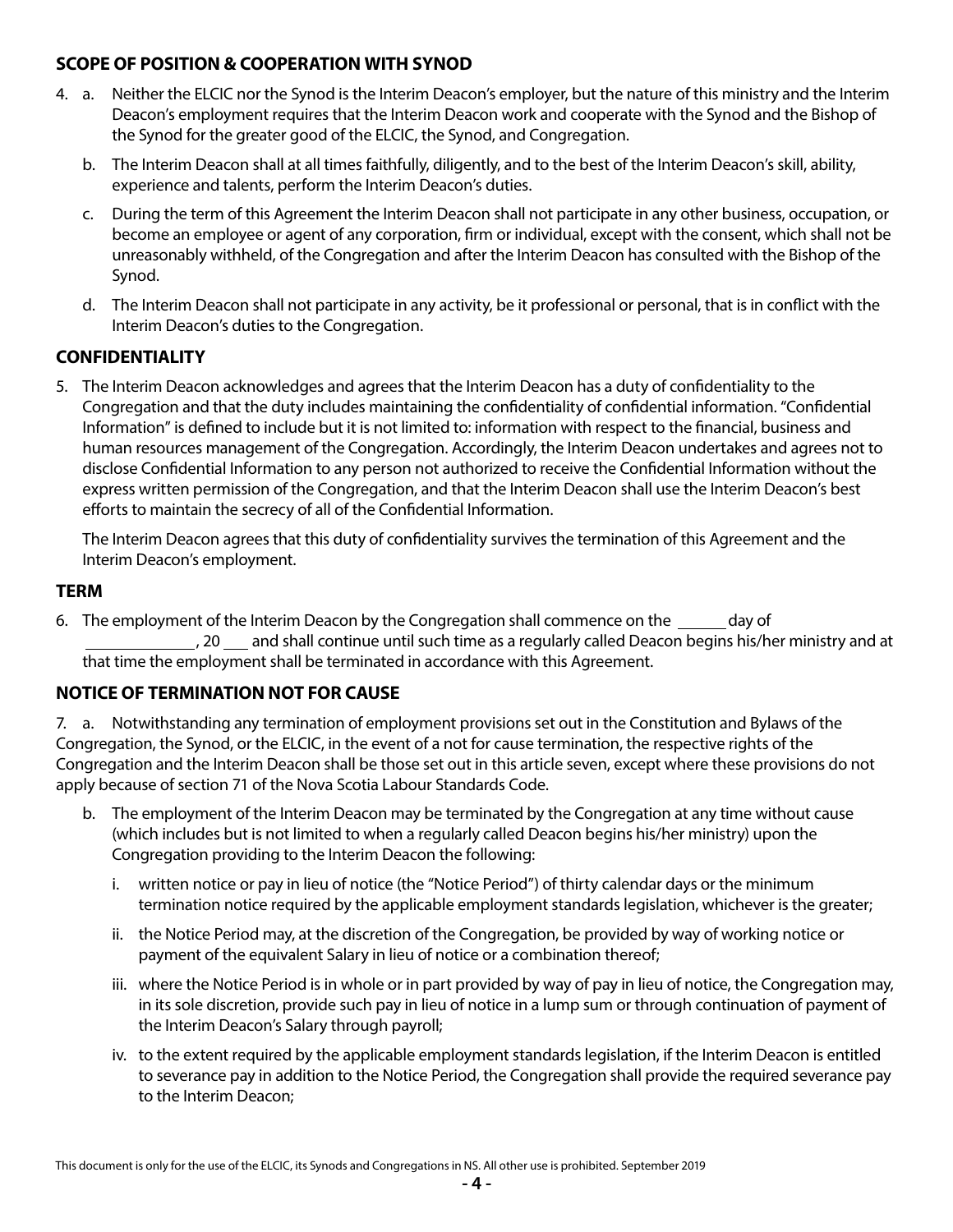- v. if and to the extent required by the applicable employment standards legislation, the Congregation shall continue to make whatever benefit plan contributions are required to maintain the Interim Deacon's benefit plans for the statutory notice period in the applicable employment standards legislation; and
- vi. the Congregation shall also provide any other minimum rights, benefits and entitlements (if any) required by the applicable employment standards legislation to the extent that such rights, benefits and entitlements have not already been provided.
- c. Sections 7(a) and (b) of this Agreement shall apply to the Interim Deacon with ten years or more service when the employment terminates because of the closure of the Congregation and/or discontinuation of a function.
- d. The Interim Deacon can terminate employment upon providing the Congregation with thirty (30) days' notice. Such notice however may be waived in whole or in part by agreement of the parties, or by the Congregation with payment to the Interim Deacon of the remaining resignation notice.

# **TERMINATION OTHER**

8. Other than in the event of a not for cause termination, the employment of the Interim Deacon may be terminated for any of the reasons listed and processes provided for in the Constitution and Bylaws of the Congregation, the Synod and the ELCIC.

# **DISCIPLINE**

9. The grounds for discipline and the disciplinary procedures set out in the Constitution and Bylaws of the ELCIC and the Manual Re Discipline for Rostered Ministers shall apply to the Interim Deacon, including but not limited to disciplinary penalties such as suspension from employment and/or removal from the Roster as well as any right of appeal available to the Interim Deacon with respect to such.

## **ENTIRE AGREEMENT**

10. This Agreement contains the entire agreement between the parties hereto as it relates to the matters set out herein and this Agreement supersedes all previous negotiations, understandings and agreements whether verbal or written with respect to any matters herein referred to. To be effective, any changes or modifications to this Agreement shall be made in writing and signed by both parties.

## **SEVERABILITY**

11. The parties agree that in the event that any provision, clause, article, attachment herein, or part thereof, which forms part of this Agreement, is deemed void, invalid or unenforceable by a court of competent jurisdiction, the remaining provisions, clauses, articles, attachments or parts thereof, shall be and remain in full force and effect.

## **GOVERNING LAW**

12. This Agreement shall be construed in accordance with the laws of the Province [territory] of and the laws of Canada as applicable.

# **NOTICES**

13. Where by this Agreement any notice is to be or may be given by one party to the other, such notice may be personally delivered or may be given by registered mail and shall be deemed to have been effectively given if sent by registered mail, postage prepaid, correctly addressed to the party to whom such notice is to be given, and any such notice when so mailed shall be deemed to have been received four (4) days after it was mailed.

## **RETURN OF MATERIALS**

14. All files, forms, books, materials, written correspondence, memoranda, documents, manuals, computer disks and software products in any form or media whatsoever pertaining to the affairs and interests of the Congregation that may come into the possession or control of the Interim Deacon shall at all times remain the property of the Congregation. On termination of the Interim Deacon's employment for any reason, the Interim Deacon agrees to deliver promptly to the Congregation all such property of the Congregation in the possession of the Interim Deacon or directly or indirectly under the control of the Interim Deacon. The Interim Deacon agrees not to make for personal or business use, reproductions or copies of any such property or other property of the Congregation.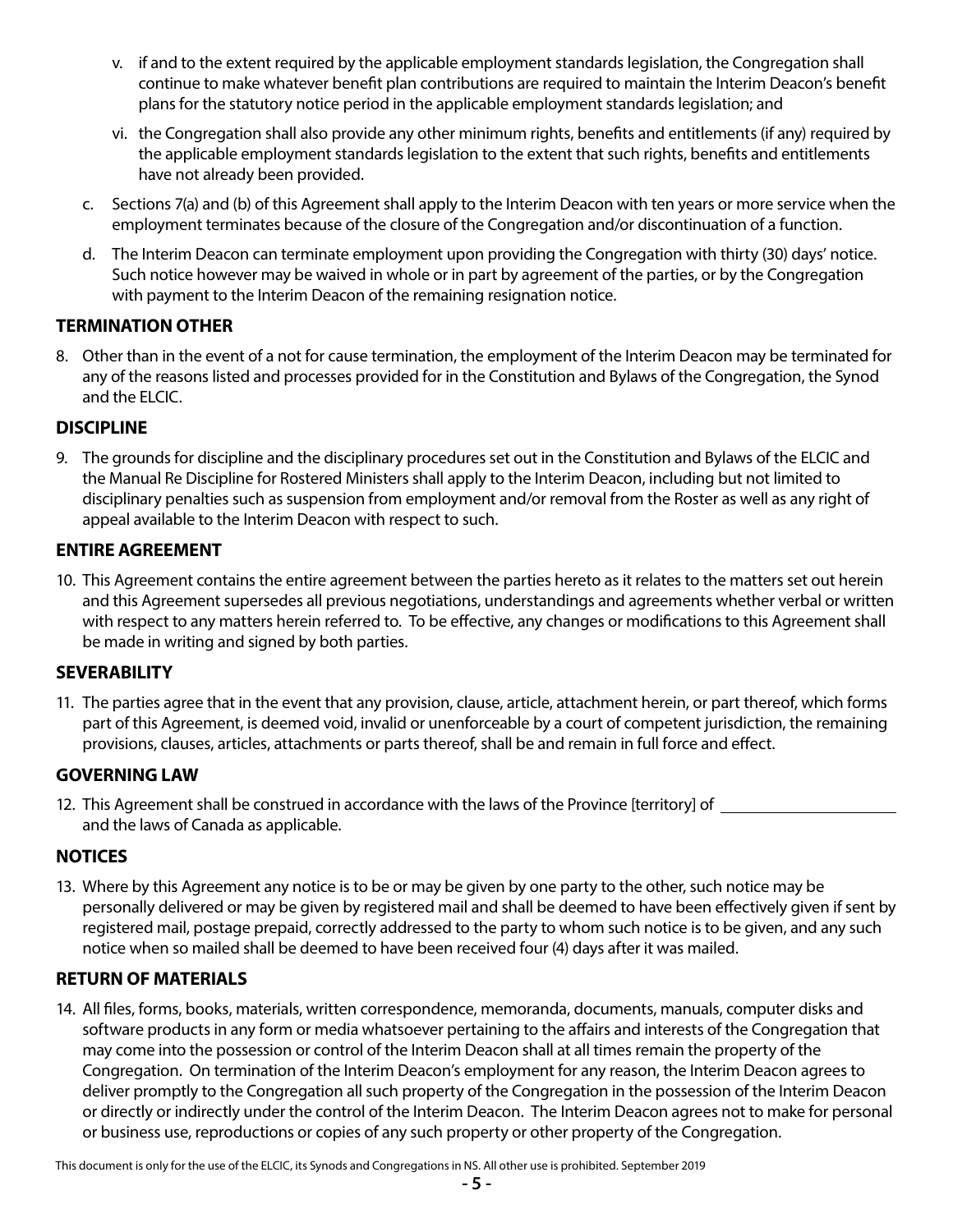Notwithstanding anything in this Agreement or at common law the parties agree that the Interim Deacon as original author of any sermon or other work used to minister to the Congregation shall remain the owner of the copyright and intellectual property with respect to such.

### **PRIVACY**

- 15. The Congregation collects personal information about the Interim Deacon:
	- a. the Interim Deacon's personal information is collected, used and disclosed for the following purposes: payroll; employee benefits; statutory deductions and remittances such as income tax; general employment purposes such as calculating length of service and for information relating to the initiation, management and termination of the employment relationship;
	- b. the Congregation only discloses personal information with third parties as required and for the purposes noted above or as required or permitted by applicable law. For example, the Congregation must disclose certain personal information with the Income Tax authorities, and, with third party providers of employee benefits;
	- c. the Interim Deacon is entitled to review and correct personal information the Congregation has collected about the Interim Deacon by communicating with the Chair of the Congregational Council; and
	- d. by signing this Agreement the Interim Deacon consents to the Congregation collecting, using and disclosing the Interim Deacon's personal information as detailed above.

#### **AGREEMENT SIGNED IN COUNTERPARTS**

16. This Agreement may be executed and delivered (by original, facsimile or electronic transmission) in multiple counterparts each of which shall be deemed to be an original and all of which together shall constitute one and the same agreement.

#### **TIMING FOR ACCEPTANCE OF THE AGREEMENT**

17. For this Agreement to be binding both parties are required to sign the Agreement on or before the \_\_\_\_\_\_\_ day of the month of  $\frac{1}{2}$ , 20  $\frac{1}{2}$ .

## **LEGAL ADVICE**

18. The Interim Deacon acknowledges that the Interim Deacon has obtained, or has had an opportunity to seek, independent legal advice in connection with the negotiation and execution of this Agreement, and further acknowledges that the Interim Deacon has read, understands, and agrees to be bound by all of the terms and conditions contained herein.